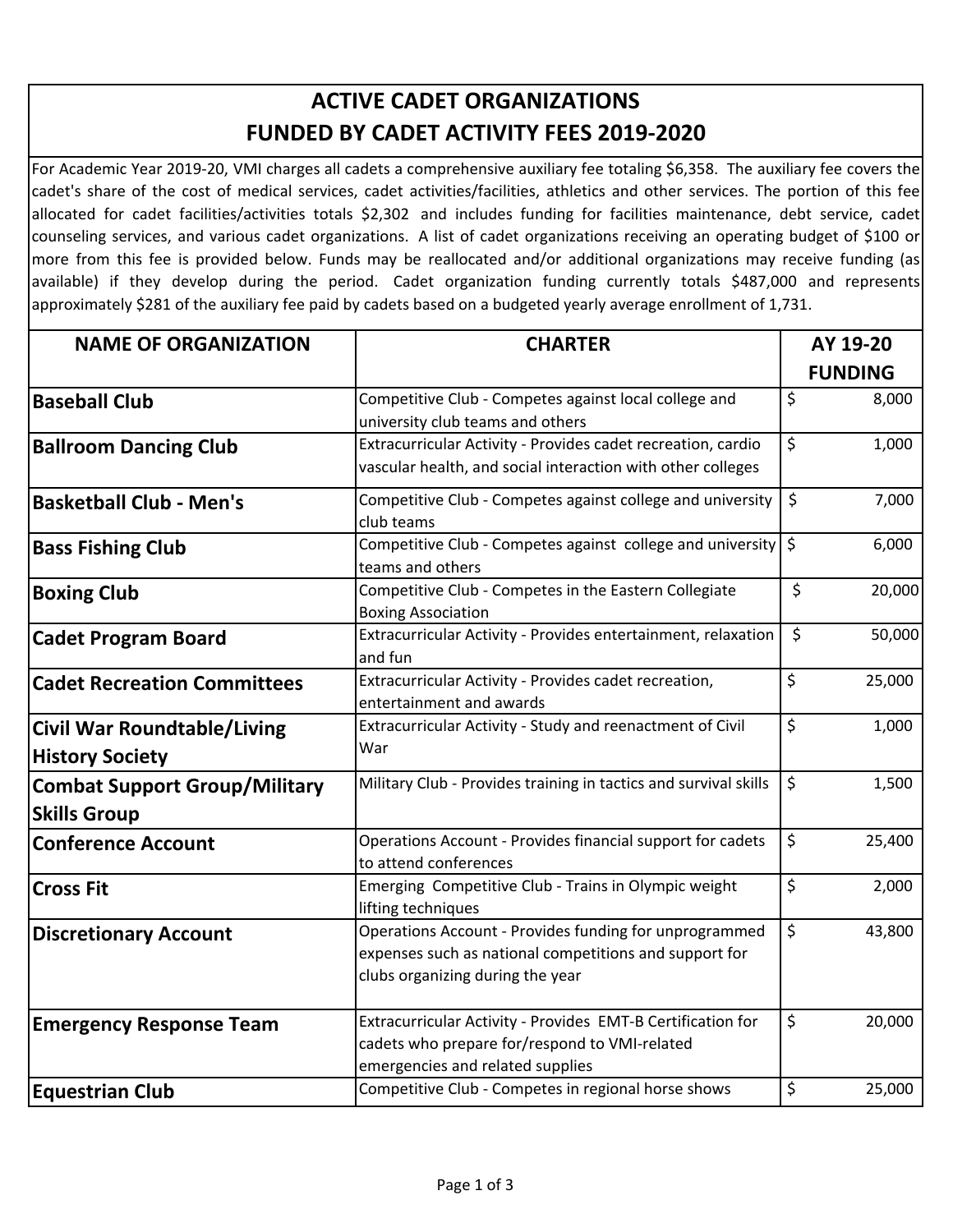| <b>NAME OF ORGANIZATION</b>         | <b>CHARTER</b>                                                             | AY 19-20       |        |
|-------------------------------------|----------------------------------------------------------------------------|----------------|--------|
|                                     |                                                                            | <b>FUNDING</b> |        |
| <b>Fire Fighting Club-Lexington</b> | Service Club - Provides additional education to prepare                    | \$             | 1,000  |
|                                     | for/respond to community emergencies                                       |                |        |
| <b>Fishing Club</b>                 | Extracurricular Activity - Recreational fishing                            | \$             | 4,000  |
| <b>Glee Club</b>                    | Extracurricular Activity - Provides an opportunity to cadets               | \$             | 8,000  |
|                                     | to interact with each other and the community through                      |                |        |
|                                     | music                                                                      |                |        |
| <b>Golf Club</b>                    | Competitive Club - Competes against local colleges and                     | \$             | 8,000  |
|                                     | university club teams                                                      |                |        |
| <b>Ice Hockey Club</b>              | Competitive Club - Competes in the Blue Ridge Hockey                       | \$             | 15,000 |
|                                     | Association/American Collegiate Hockey Association                         |                |        |
| <b>International Club</b>           | Emerging Extracurricular Club - For international students                 | \$             | 7,000  |
|                                     | to provide cultural experiences and community integration                  |                |        |
|                                     |                                                                            |                |        |
| Jiu-Jitsu Club                      | Competitive Club - Competes against local college and                      | \$             | 8,000  |
|                                     | university club teams                                                      |                |        |
| <b>Lacrosse Club</b>                | Competitive Club - Competes against recreational clubs                     | \$             | 20,000 |
| <b>Marathon Club</b>                | Competitive Club - Competes in 5k, 10k, half and full                      | \$             | 15,000 |
|                                     | marathons                                                                  |                |        |
| <b>Paintball Club (Airsoft)</b>     | Emerging Special Interest Club - Supports practical                        | \$             | 1,000  |
|                                     | application of tactics learned in ROTC, building teamwork                  |                |        |
|                                     | and critical thinking skills                                               |                |        |
| <b>Pistol Club</b>                  | Competitive Club - Trains cadets in gun safety and shooting;               | \$             | 10,000 |
|                                     | competes against other club teams                                          |                |        |
| <b>Power Lifting Club</b>           | Competitive Club - Competes against local college and                      | \$             | 20,000 |
|                                     | university club teams                                                      |                |        |
| <b>Ranger Challenge</b>             | Military Club - Supports cadets in training                                | \$             | 500    |
| <b>Rocks</b>                        | Extracurricular Activity - Supports cadets in leadership                   | \$             | 2,000  |
|                                     | training and conferences                                                   |                |        |
| <b>Rockclimbing Club</b>            | Competitive Club - Competes against local college and                      | \$             | 3,000  |
|                                     | university club teams                                                      |                |        |
| <b>Rugby Club - Men's</b>           | Competitive Club - Competes in the Virginia Rugby Union                    | \$             | 45,000 |
|                                     |                                                                            | \$             | 5,000  |
| <b>Rugby Club - Women's</b>         | Emerging Competitive Club - Competes in the Virginia<br><b>Rugby Union</b> |                |        |
|                                     | Extracurricular Activity - Provides a venue for cadet to get               | \$             | 2,000  |
| <b>Scuba Club</b>                   | certified (at their own expense) and participate in club dive              |                |        |
|                                     | trips                                                                      |                |        |
| <b>Soccer Club</b>                  | Competitive Club - Competes against other college and                      | \$             | 7,000  |
|                                     | university soccer clubs                                                    |                |        |
| <b>Table Top Club</b>               | Extracurricular Activity - Provides an opportunity to cadets               | \$             | 800    |
|                                     | to interact with each other on a social level                              |                |        |